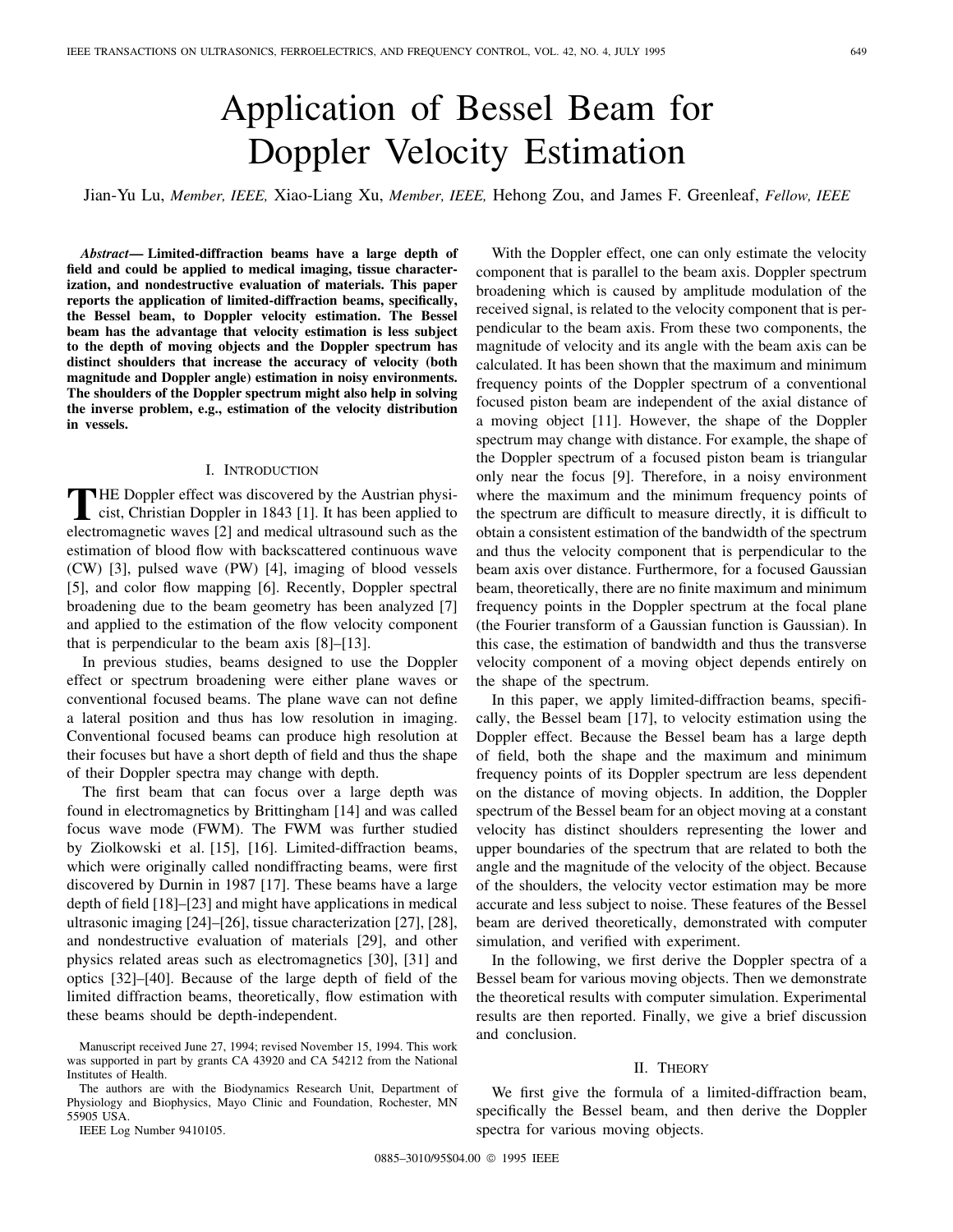

(c)

Fig. 1. Velocity estimation with a Bessel beam. The axis of the Bessel beam is at  $x = 0$  and  $y = 0$ .  $z_A$  is the distance between the intersection of the projection of the velocity,  $\vec{v}$ , on the plane  $y = 0$  and the surface of the Bessel transducer. Because the Bessel beam is axially symmetric, we can always assume that the velocity,  $\vec{v}$ , is in parallel with the plane,  $y = 0$ .  $P_0$ represents a point receiver or a point scatterer located at  $(x_0, y_0, z_0)$  (Panel (a)).  $L = 50$  mm is either the length of a smooth line segment (Panel (b)) or that of a line of random scatterers (Panel (c)) moving at the velocity,  $\vec{v}$ . L is centered at  $(0, 0, z_A)$  when time  $t = 0$ .  $\theta$  and  $\theta_1$  are complementary about  $\pi$ .  $\theta_1$  is used to indicate the Doppler angle for all other figures that show a positive frequency shift when  $\theta_1 < \pi/2$ .

# *A. Bessel Beam*

One of the limited-diffraction beams, called the Bessel beam, is given by [17]

$$
\Phi_{J_0}(\vec{r},t) = AJ_0(\alpha r)e^{i(\beta z - \omega t)},\tag{1}
$$

where  $\vec{A}$  is a complex constant that relates to the gain and initial phase of a system (without losing generality, we assume  $A \equiv 1$ ),  $\Phi_{J_0}(\cdot)$  represents the pressure or velocity potential of an acoustic wave (or scalar components of an electromagnetic wave),  $J_0(\cdot)$  is the zeroth-order Bessel function of the first kind,  $\vec{r} = (r, \phi, z)$  represents a point in space,  $r = \sqrt{x^2 + y^2}$ ,  $\phi = \tan^{-1}(y/x)$  is the azimuthal angle in a transverse plane of the beam, z is the axial distance, t is time,  $\alpha$ denotes a scaling factor that determines the beam width,  $\beta = \sqrt{k^2 - \alpha^2} > 0$ , in which  $k = \omega/c$  is the wave number,  $\omega = 2\pi f$  is the angular frequency and f is the frequency, and  $c$  is the speed of sound in the medium.

If the Bessel beam is approximately produced with a finite aperture, it has a finite depth of field

$$
BZ_{max} = a\sqrt{(k/\alpha)^2 - 1},\tag{2}
$$

which is much larger than that of a conventional beam (where  $a$  is the radius of a circular aperture).

#### *B. Doppler Spectrum of Signal Measured by a Moving Receiver*

We first describe the one-way Doppler spectrum in which a point receiver moves in a Bessel beam. This simple case will demonstrate the fundamentals to be used in the theoretical analysis of the two-way (pulse-echo or backscattered) Doppler spectrum. Assume that a point receiver is located in the plane,  $y = y_0$ , moving at a velocity, v, across the axis of a Bessel beam at an angle,  $\theta$  (Fig. 1(a)). The motion of the receiver can be described with

$$
\begin{cases}\n x = x_0 + vt \sin \theta \\
y = y_0 \\
z = z_0 + vt \cos \theta\n\end{cases}
$$
\n(3)

where the coordinates,  $(x_0, y_0, z_0)$ , represent the original position of the receiver (at  $t = 0$ ). If we ignore the secondary Doppler effect (the Doppler effect caused by the change of  $f$ or  $\beta$ ) in (1), the signal received is given by

$$
g(\vec{r}_0, t) = J_0 \left( \alpha \sqrt{(x_0 + vt \sin \theta)^2 + y_0^2} \right)
$$

$$
e^{i(\beta_0 (z_0 + vt \cos \theta) - \omega_0 t)}, \tag{4}
$$

where  $\omega_0 = 2\pi f_0$ ,  $f_0$  is the transmitted frequency,  $\beta_0 =$  $\sqrt{k_0^2 - \alpha^2}$ , and  $k_0 = \omega_0/c$ .

Eq. 
$$
(4)
$$
 can be rewritten as

$$
g(\vec{r}_0, t) = J_0 \left( \alpha v \sin \theta \sqrt{\left( t - \frac{-x_0}{v \sin \theta} \right)^2 + \left( \frac{y_0}{v \sin \theta} \right)^2} \right) \cdot e^{i(\beta_0 v \cos \theta - \omega_0)t} e^{i\beta_0 z_0}.
$$
 (5)

From the definition of the Fourier transform [41]

$$
G(\omega) = \int_{-\infty}^{\infty} g(t)e^{i\omega t}dt
$$
 (6)

and the shift and modulation theorems [42], the spectrum of (4) is given by [43]

$$
G(\vec{r}_0, \omega) =
$$
  
\n
$$
2 \cos \left[ \frac{|y_0|}{v \sin \theta} \sqrt{(\alpha v \sin \theta)^2 - (\omega + \beta_0 v \cos \theta - \omega_0)^2} \right]
$$
  
\n
$$
\sqrt{(\alpha v \sin \theta)^2 - (\omega + \beta_0 v \cos \theta - \omega_0)^2}
$$
  
\n
$$
\cdot e^{-i \frac{x_0}{v \sin \theta} (\omega + \beta_0 v \cos \theta - \omega_0) + i \beta_0 z_0},
$$
 (7)

where

$$
|\omega - (\omega_0 - \beta_0 v \cos \theta)| < \alpha v \sin \theta.
$$
 (8)

For other  $\omega$  that do not satisfy (8),  $G(\vec{r}_0, \omega) \equiv 0$ . This means that the spectrum of the received signal (see (4)) has a finite bandwidth where the boundaries and the central frequency of the spectrum are related to the velocity,  $\vec{v}$ . In either (5) or (7), it is seen that the axial distance,  $z_0$ , appears only in the constant phase term,  $e^{i\beta_0 z_0}$ , and does not affect the magnitude or the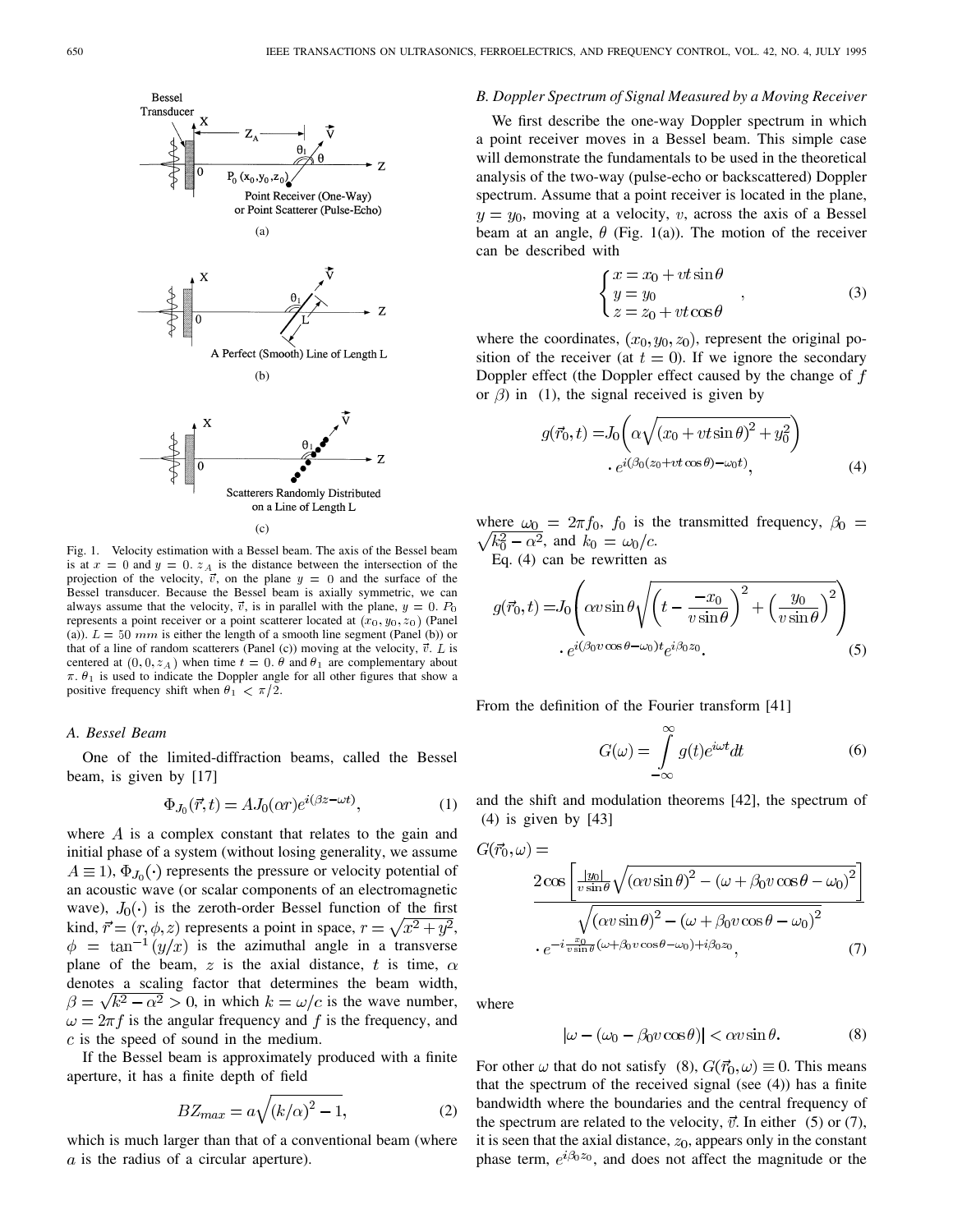

Fig. 2. Simulated Doppler spectra of a moving point receiver (one-way) (Panels (1) to (4)) and a point scatterer (backscattered) (Panels (5) to (8)) at the **FIEQUENCY (HZ)**<br>Fig. 2. Simulated Doppler spectra of a moving point receiver (one-way) (Panels (1) to (4)) and a point scatterer (backscattered) (Panels (5) to (8)) at the<br>plane,  $y = 0$ , in the Bessel beam with the scali and was weighted with a Blackman window. The panels in the first and the third rows were obtained with the Doppler angle of 45 degrees, while the panels in the second and the fourth rows were obtained at 60 degrees. The velocity and the axial distance,  $z_A$  (see Fig. 1), of the point,  $P_0$ , were 0.3 m/s and 120 mm, respectively. At this velocity, the moving distance of the point was 300 mm and 20 mm for  $t_1 = 1s$  and 66.7 ms, respectively. The vertical bars show the theoretical predication of the lower and upper boundaries (dotted lines) and the frequency shift (full line) of the spectra (see (9) to (11) for a moving point receiver, and (24) and (25) for a point scatterer).

shape of the Doppler spectrum. This means that the estimation of the velocity will not be influenced by the distance of the point receiver if a perfect Bessel beam is used.

From (8) one obtains the lower and upper boundaries of the spectrum (abrupt cut-offs in the spectrum (Figs. 2(1) and (2))),

 $\omega_l = \omega_c - \omega_b/2$ 

and

(9)

$$
\omega_h = \omega_c + \omega_b/2,\tag{10}
$$

respectively, where

$$
\omega_c = \omega_0 + \Delta\omega \tag{11}
$$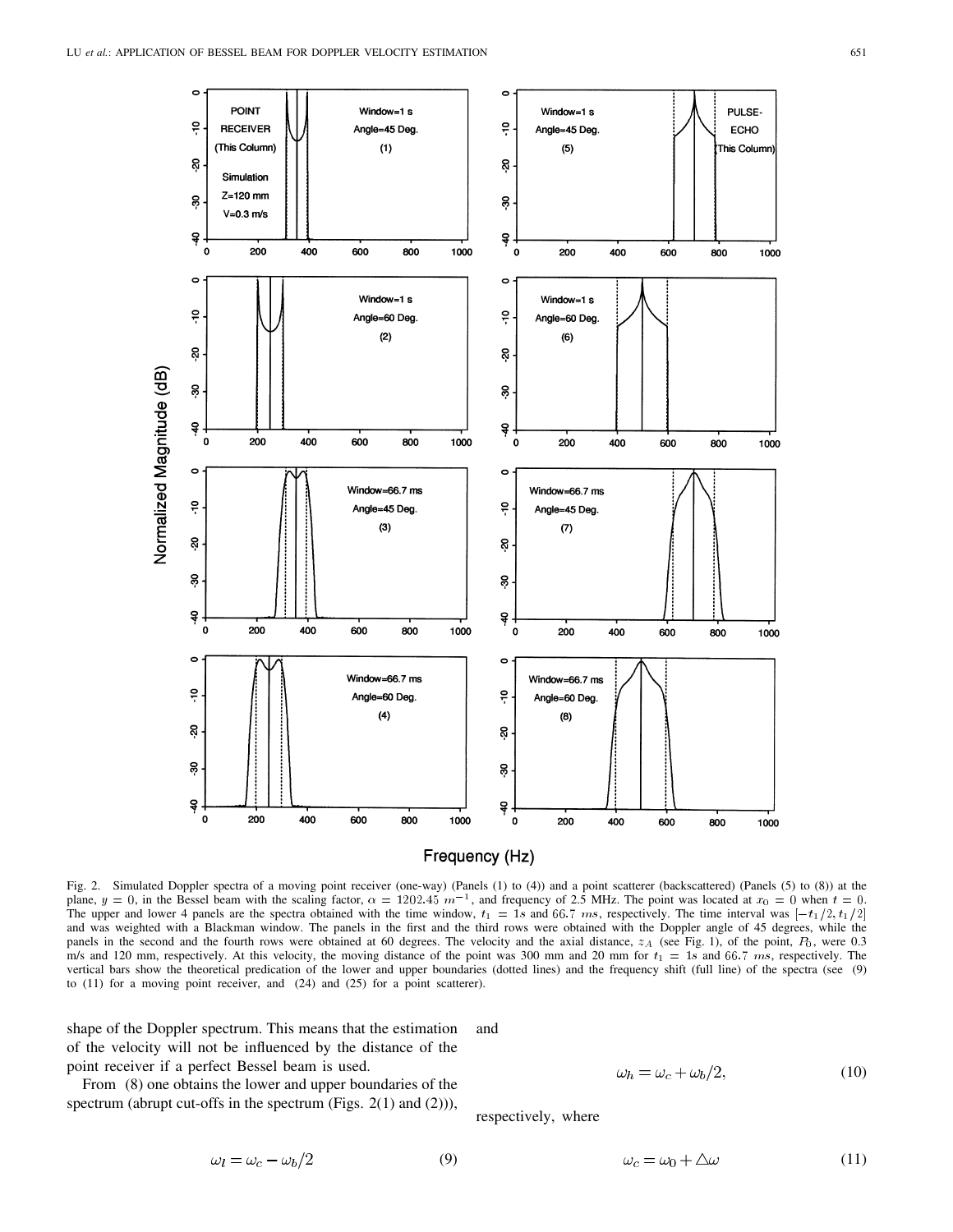is the shifted central frequency,

$$
\Delta \omega = -\beta_0 v \cos \theta = \beta_0 v \cos \theta_1 \tag{12}
$$

is the frequency shift (see (8)), and

$$
\omega_b = 2\alpha v \sin \theta = 2\alpha v \sin \theta_1 \tag{13}
$$

is the bandwidth of the spectrum (Figs.  $2(1)$  and  $(2)$ ), where  $\theta_1 = \pi - \theta$  (Fig. 1(a)) (for  $\theta_1 < \pi/2$ , the velocity has a component that is toward the transducer and thus the frequency shift,  $\Delta\omega$ , is positive). Note that the bandwidth,  $\omega_b$ , is not a function of the frequency of the beam, and the Doppler spectrum has the same shape  $((8)$  and  $(12))$  at any central frequency,  $\omega_c$ . This is different from that of a conventional focused beam where the bandwidth of the Doppler spectrum is a linear function of the central frequency [9].

Once we measure the frequency shift,  $\Delta\omega$ , and the bandwidth,  $\omega_b$ , the velocity of the point receiver and the angle between the velocity and the beam axis can be calculated

$$
v = \sqrt{\left(\frac{\omega_b}{2\alpha}\right)^2 + \left(\frac{\Delta\omega}{\beta_0}\right)^2},\tag{14}
$$

and

$$
\theta = \tan^{-1}\left(-\frac{\omega_b \beta_0}{2\alpha \Delta \omega}\right), \text{ when } \Delta \omega < 0, \qquad (15)
$$

or

$$
\theta_1 = \tan^{-1}\left(\frac{\omega_b \beta_0}{2\alpha \,\Delta\,\omega}\right), \text{ when } \Delta\,\omega \ge 0. \quad (16)
$$

At  $\theta = 0$ , the Doppler spectrum (see (7)) is not varied. The Doppler spectrum in this case must be obtained from the Fourier transform of (4) with  $\theta = 0$  directly,

$$
G(\vec{r}_0,\omega) = 2\pi J_0 \left(\alpha \sqrt{x_0^2 + y_0^2}\right) \delta(\omega - (\omega_0 - \beta_0 v)) e^{i\beta_0 z_0}.
$$
\n(17)

Since  $\theta = 0$ , the point receiver is moving directly away from the source  $(Fig. 1(a))$  resulting a negative frequency shift,  $-\beta_0 v$ , from  $\omega_0$ . The magnitude of the spectrum is a function of the position of the point receiver  $\left|2\pi J_0\right| \alpha \sqrt{x_0^2 + y_0^2}$  and the Doppler spectrum has a zero bandwidth (see the  $\delta$ -function in (17)).

If  $\theta = 90^{\circ}$ , the Doppler spectrum can be obtained directly from (7)

$$
G(\vec{r}_0, \omega) = \frac{2 \cos \left[\frac{|y_0|}{v \sin \theta} \sqrt{(\alpha v)^2 - (\omega - \omega_0)^2}\right]}{\sqrt{(\alpha v)^2 - (\omega - \omega_0)^2}}
$$

$$
e^{-i\frac{x_0}{v}(\omega - \omega_0) + i\beta_0 z_0}, \qquad (18)
$$

and one sees no shift in the central frequency but a maximum bandwidth of the Doppler spectrum,  $\omega_b = 2\alpha v$ .

Equation (7) has the following property

$$
|G(\vec{r}_0, \omega)| \le |G(\vec{r}_0, \omega)|_{y_0=0},
$$
\n(19)

where

$$
|G(\vec{r}_0, \omega)|_{y_0=0} = \sqrt{\frac{2}{\sqrt{(\alpha v \sin \theta)^2 - (\omega + \beta_0 v \cos \theta - \omega_0)^2}}}, \quad |\omega + \beta_0 v \cos \theta - \omega_0| < \alpha v \sin \theta < \alpha v \sin \theta
$$
  
\n0, otherwise (20)

is obtained from (7) with  $y_0 = 0$ . This implies that the Doppler spectrum for a moving point receiver is under the curve defined by (20) which is peaked at the spectrum boundaries and has a minimum at the central frequency,  $\omega_0 - \beta_0 v \cos \theta$  (Figs. 2(1) and (2)). The peaks at the boundaries makes it easy to determine the bandwidth of the spectrum and thus the Doppler angle (see (15)).

It is noted from (4) that if  $|y_0| > 0$ , the maximum amplitude of the received signal will decrease rapidly and monotonically with  $|y_0|$ . This means that the signals received off the plane,  $y = 0$ , may be negligible.

## *C. Doppler Spectrum from a Moving Point Scatterer*

If the Bessel transducer in Fig. 1 is used as both a transmitter and a receiver [25], the received signal that is backscattered from a point scatterer is given by [44]

$$
g_b(\vec{r}_0, t) = \left[ J_0 \left( \alpha \sqrt{(x_0 + vt \sin \theta)^2 + y_0^2} \right) e^{i\beta_0 z_0} \right]^2
$$
  
. 
$$
e^{i(2\beta_0 v \cos \theta - \omega_0)t}
$$
 (21)

where the subscript "b" represents "backscattered". The Doppler spectrum (Figs. 2(5) and (6)) of the received signal is the Fourier transform of (21)

$$
G_b(\vec{r}_0, \omega) = [G_1(\vec{r}_0, \omega_1) * G_1(\vec{r}_0, \omega_1)]|_{\omega_1 = \omega + 2\beta_0 v \cos \theta - \omega_0},
$$
\n(22)

where "\*" represents the convolution with respect to  $\omega_1$ , and

$$
G_1(\vec{r}_0, \omega_1) = \frac{2 \cos\left[\frac{y_0|}{v \sin \theta} \sqrt{(\alpha v \sin \theta)^2 - \omega_1^2}\right]}{\sqrt{(\alpha v \sin \theta)^2 - \omega_1^2}} \cdot e^{-i \frac{x_0}{v \sin \theta} \omega_1 + i \beta_0 z_0},
$$
(23)

which is the Fourier transform of the term inside the square bracket in (21) and is similar to (7).

Because  $G_1(\vec{r}_0, \omega_1)$  is convolved with itself in (22), the bandwidth of the backscattered Doppler signal is doubled from that of the signal of a moving point receiver (see (13)), i.e.,

$$
\omega_{bb} = 4\alpha v \sin \theta. \tag{24}
$$

The central frequency of the backscattered Doppler signal can be obtained from the expression of  $\omega_1$  in (22), i.e.,

$$
\omega_{cb} = \omega_0 - 2\beta_0 v \cos \theta. \tag{25}
$$

The equations for calculating the lower and upper boundaries of the backscattered Doppler spectrum are the same as (9)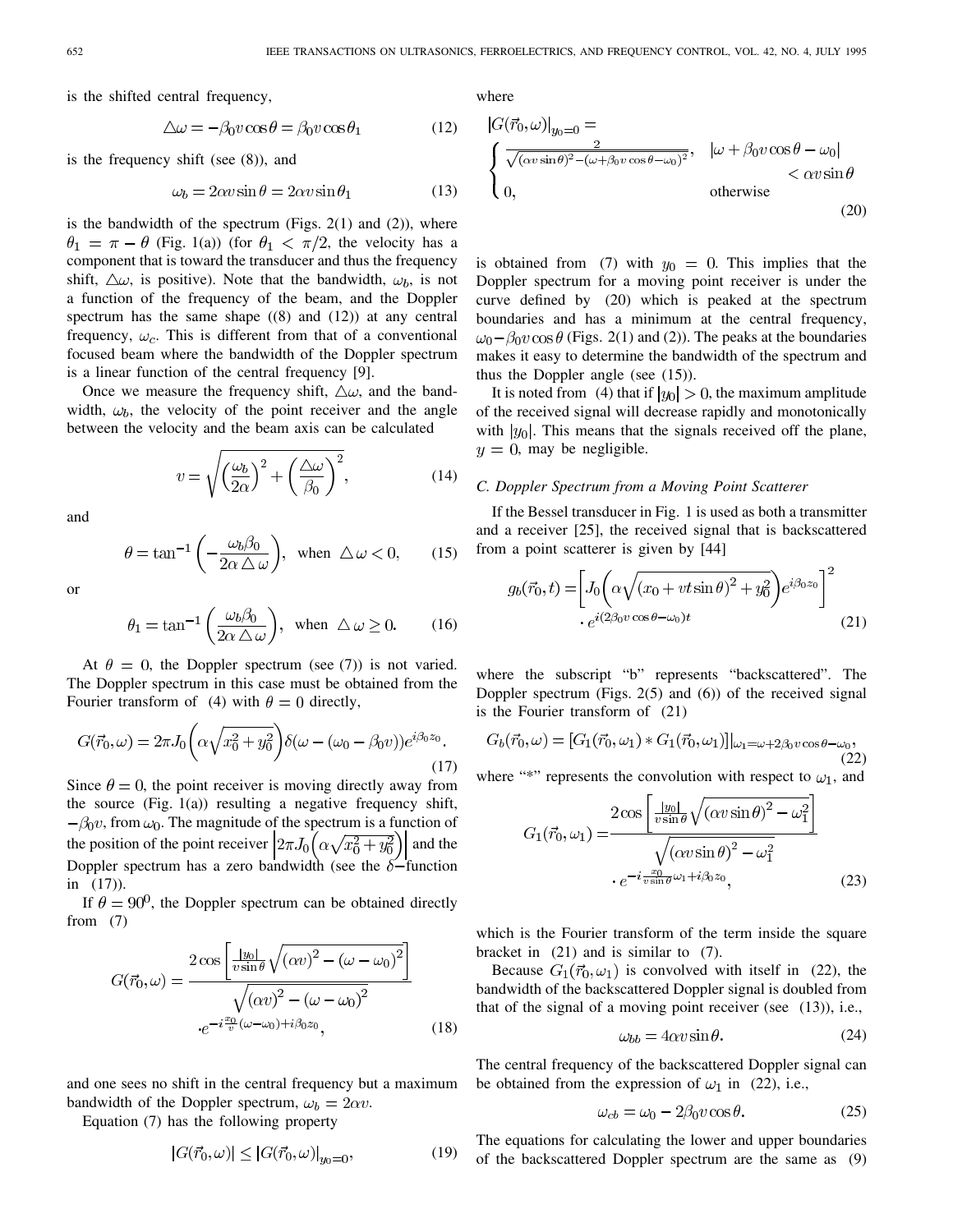



Fig. 3. Simulated Doppler spectra of the backscattered signals from a moving smooth line segment of length of 50 mm (see Fig. 1) in the Bessel beam described in Fig. 2. The line segment was in the plane,  $y = 0$ . Its velocity was 0.3 m/s and the axial distance,  $z_A$ , was 120 mm. A larger Blackman-weighted time window,  $t_1 = 1s$ , as in Fig. 2 was applied to the backscattered signals. Panels (1) to (10) correspond to the Doppler angle of 45 to 90 degrees with an increment of 5 degrees. The spectra at 85 and 90 degrees were distorted because a 75 Hz wall filter (high-pass filter) was added. The vertical bars show the theoretical predication of the lower and upper boundaries (dotted lines) and the frequency shift (full line) of the spectra (they are the same as those of a point scatterer in Fig. 2 and are obtained from (24) and (25)).

and (10). However,  $\omega_b$  and  $\omega_c$  in those equations need to be replaced with  $\omega_{bb}$  and  $\omega_{cb}$  in (24) and (25).

# *D. Doppler Spectrum from a Moving Line Segment*

For a smooth line that is infinitely long and moves in the direction of the line, there will be no Doppler shift. However, if the line has a finite length, one will see the motion of the end points of the line and thus may obtain Doppler spectrum. In this case, we found an interesting spectrum that is composed

of three peaks corresponding almost exactly to the central frequency, and the lower and upper boundaries of the spectrum (Fig. 4). This might be used to detect the velocity of a smooth javelin in sports or a missile.

If point scatterers are uniformly distributed in a line segment (Fig. 1(b)) of length  $L$ , the backscattered signal is an integration of (21)

$$
g_{Lb}(y_0, t) = e^{i(2\beta_0 v \cos \theta - \omega_0)t}
$$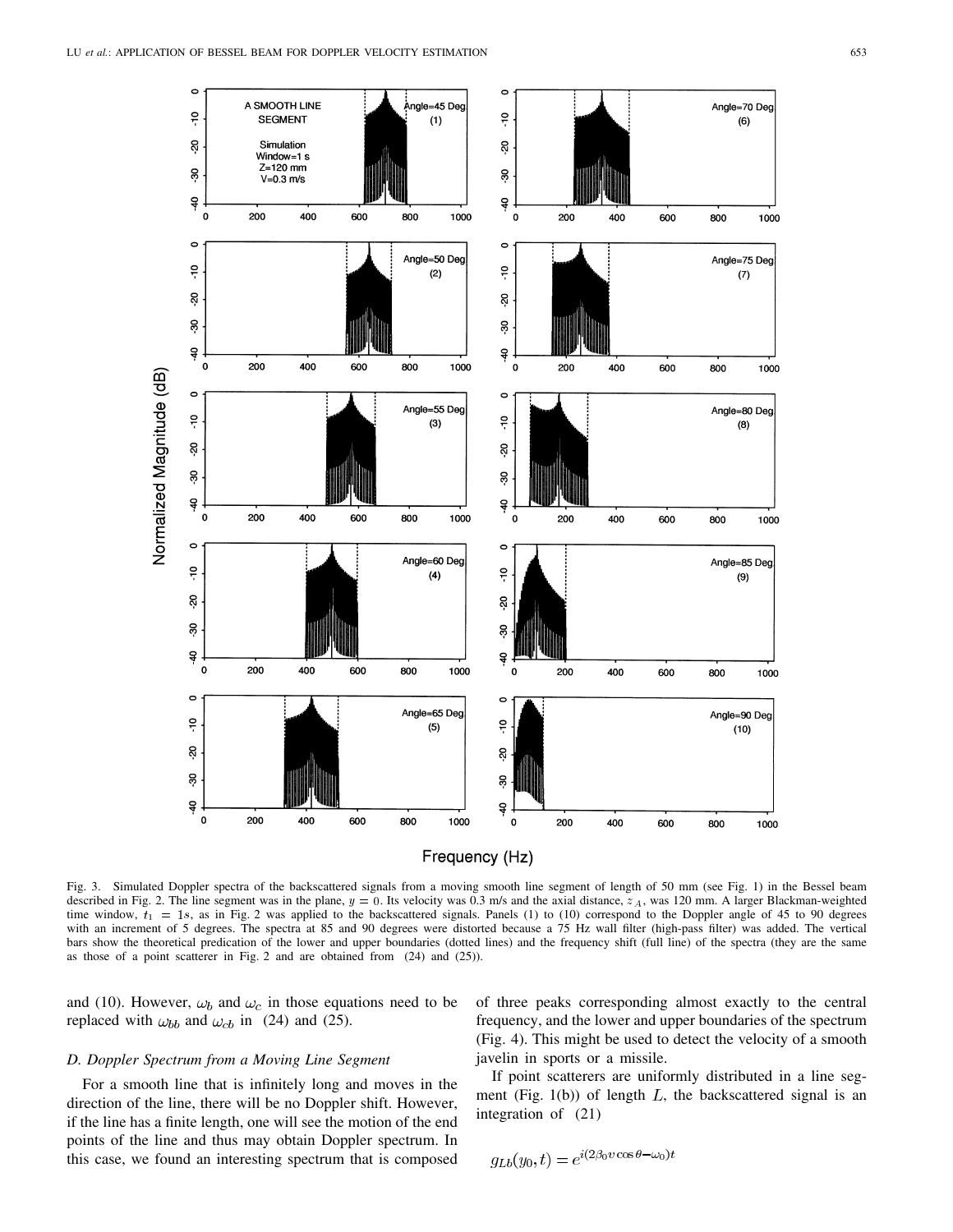



Fig. 4. Simulated under the same conditions as those of Fig. 3, except that a smaller Blackman weighted time window,  $t_1 = 66.7$  ms, was applied. The three peaks in the spectra indicate clearly the lower and upper boundaries and frequency shift of the spectra and compare very well with the theoretical prediction.

$$
\cdot \int\limits_{-(L/2)\sin\theta}^{(L/2)\sin\theta} \left[ J_0 \left( \alpha \sqrt{(x_0 + vt\sin\theta)^2 + y_0^2} \right) e^{i\beta_0 z_0} \right]^2 dx_0
$$
\n
$$
(26)
$$

respectively. The Doppler spectrum of (26) is given by

$$
G_{Lb}(y_0, \omega) = \mathcal{F}\lbrace g_{Lb}(y_0, t) \rbrace,
$$
 (27)

which is the Fourier transform of  $g_{Lb}(y_0, t)$  with respect to  $t$ (Figs. 3 and 4). As  $L \rightarrow \infty$ , the Doppler signal is weakened and will eventually disappear. This is because the end points of the line move to infinite distance from the center of the beam.

## *E. Doppler Spectrum from a Line of Moving Random Scatterers*

In a thin blood vessel, the red blood cells can be modeled as a line of moving random scatterers (Fig.  $1(c)$ ). In this case,

where the subscript "L" means "line segment", 
$$
z_0 = z_A + z'
$$
,  
  $z_A$  is a constant (Fig. 1(a)), and  $z' = x_0 \cot \theta$ . If  $\theta$  is very  
small, the integration in (26) needs to be evaluated over  $z'$ ,  
with the formula  $x_0 = z' \tan \theta$ , and the lower and upper  
limits of the integration are  $-(L/2)\cos \theta$  and  $(L/2)\cos \theta$ ,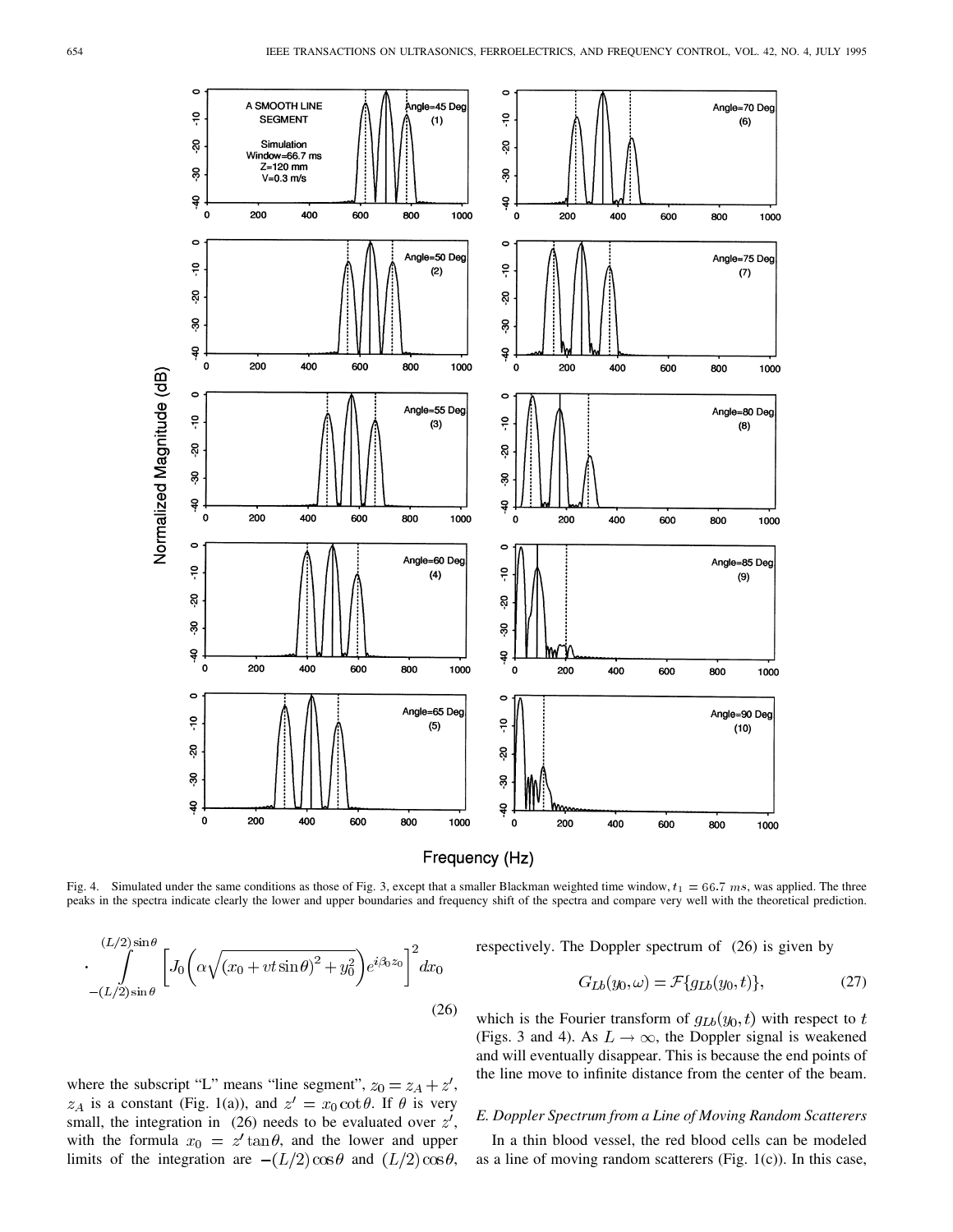

Frequency (Hz)

Fig. 5. Simulated under the same conditions as those of Fig. 4, except that the moving smooth line segment was replaced with a line of moving random scatterers. 2048 scatterers were positioned randomly along the 50 mm line (Fig. 1(c)) with a uniform distribution. The spectra were obtained by averaging the magnitudes of 40 independent Doppler spectra from lines of moving random scatterers.

(26) must be evaluated with a summation

$$
g_{LRb}(y_0, t) = e^{i(2\beta_0 v \cos \theta - \omega_0)t} \cdot \sum_j \left[ J_0 \left( \alpha \sqrt{(x_{0j} + vt \sin \theta)^2 + y_0^2} \right) e^{i\beta_0 z_{0j}} \right]^2
$$
\n(28)

where the subscript "R" means "random,"  $j$  is an index of the random scatterers,  $z_{0j} = z_A + z'_i$ , and  $z'_i = x_{0j} \cot \theta$ . The Doppler spectrum of the signal from a line of moving random scatterers is the Fourier transform of (28) with respect to time t, i.e.,  $G_{LRb}(y_0, \omega) = \mathcal{F}{g_{LRb}(y_0, t)}.$ 

#### III. SIMULATION

In the following simulation, we assume that a perfect Bessel beam  $((1))$  is used, where the scaling factor,  $\alpha$ , speed of sound, c, and frequency,  $\omega_0$ , are 1202 m<sup>-1</sup>, 1500 m/s, and 2.5 MHz, respectively. We also assume that the objects are moving in the plane  $y = 0$ . In addition, we ignore the modulation term,  $e^{-i\omega_0 t}$ , that shifts the Doppler spectrum by the carrier frequency,  $\omega_0$  (consider only the frequency components caused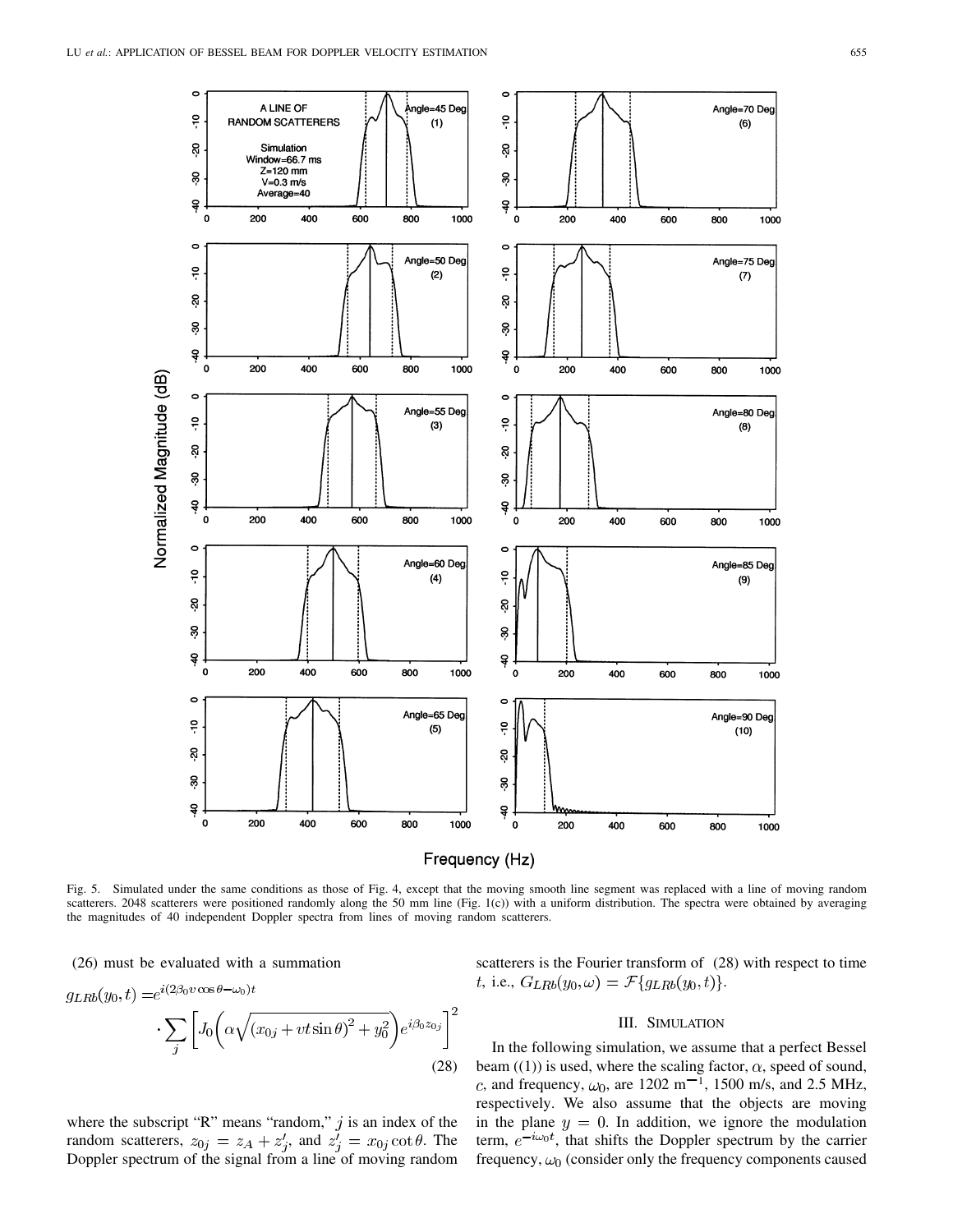by motion). To avoid abrupt truncation in time, a Blackman window [42] of duration,  $[-t_1/2, t_1/2]$ , and peaked at  $t = 0$ is multiplied with the received signal before taking the Fourier transform. The sampling frequency is 2048 Hz and the total samples for the digital Fourier transform (DFT) [42] is 2048. This means that the frequency resolution of the spectrum is 1 Hz. The low frequency components of the spectrum that correspond to the slow motion of objects are suppressed by a 75 Hz wall filter (a half-width Blackman window that is added to the frequency components that are lower than 75 Hz). It is noted that the lateral axes of the Doppler spectra in all the figures in this paper represent the shifted frequency from  $\omega_0$ and the Doppler angles are referred to  $\theta_1$  in Fig. 1, which gives a positive frequency shift.

The magnitude of the Doppler spectra  $(7)$  or  $(20)$  of the signal from a moving receiver located in the plane,  $y = 0$ , with the sampling time,  $t_1 = 1s$ , is shown in Figs. 2(1)  $(\theta_1 = 45^{\circ})$  and 2(2)  $(\theta_1 = 60^{\circ})$  (assume that at  $t = 0$ , the receiver is at  $x_0 = 0$ . For a shorter sampling time,  $t_1 = 66.7$  ms, which corresponds to a displacement of 20 mm of the receiver when moving at a velocity of 0.3 m/s, the Doppler spectra are blurred (Figs. 2(3)  $(\theta_1 = 45^{\circ})$  and 2(4)  $(\theta_1 = 60^\circ)$ ). The magnitude of the Doppler spectra of the signal (see (21)) backscattered from a moving point scatterer is shown in Figs.  $2(5)$  to  $2(8)$  that correspond to Figs.  $2(1)$  to 2(4), respectively.

The magnitude of the Doppler spectra of the signal (see (26)) backscattered from a moving smooth line segment (Fig. 1) is shown in Figs. 3 and 4, which correspond to the time window,  $t_1 = 1s$  and 66.7 ms, respectively. At  $t = 0$ , the line segment is centered at  $x<sub>0</sub> = 0$  (Fig. 1(b)). It is interesting to note that with the smaller time window (Fig. 4), the three peaks in the spectra coincide almost exactly with the theoretical prediction of the frequency shift, lower and upper boundaries (calculated from (24) and (25)), respectively. Even with a larger window (Fig. 3), the central peak and the shoulders of the spectra are predicted very well by the theory. For the signal backscattered from a line of moving randomly distributed scatterers (see (28)), the shape of the spectrum may also be random. Therefore, to obtain a meaningful spectrum, the magnitude of a number of independent Doppler spectra must be averaged. Magnitudes of 40 Doppler spectra were averaged from moving random scatterers and are shown in Fig. 5, where a smaller time window,  $t_1 = 66.7$  ms, is used.

#### IV. EXPERIMENT

To verify the theoretical analysis, we designed a Doppler flow phantom (Fig. 6) [45]. A thin sewing thread [7] (about 0.1) mm in diameter) was mounted on the phantom and was used as a line of moving random scatterers. A 10–element, 50 mm diameter, 2.5 MHz central frequency annular array transducer [24] was used to produce either a Bessel beam (with the scaling factor of  $\alpha = 1202.45 \, m^{-1}$ ) or a focused Gaussian beam (the full width at half maximum (FWHM) of the aperture weighting is 25 mm and the focal length is 120 mm (with a plexiglass lens)) [25]. The backscattered signals from the sewing thread were received with the same transducer, weighted the same



Fig. 6. A Doppler phantom made in our laboratory. A sewing thread of about 70.5 cm long and 0.1 mm in diameter was moved by a DC motor. The speed of the motor was controlled by the DC voltage. The position of the phantom was adjusted so that the part of the thread on the bottom of the phantom passes through the axis (in the plane  $y = 0$ ) of the Bessel beam The speed of the motor was controlled by the DC voltage. The position of the phantom was adjusted so that the part of the thread on the bottom of the phantom passes through the axis (in the plane  $y = 0$ ) of the Bessel bea the transducer surface and the focal length  $F = 120$  mm (with a plexiglass lens)) that was produced by a 10–element, 50 mm diameter, and 2.5 MHz annular array. The phantom can be rotated around the holding rod to adjust the Doppler angle. The beams were perpendicular to the figure.

way as it was in transmit. The position of the phantom was adjusted so that the sewing thread passed through the center of the beams (the sewing thread was in the plane  $y = 0$ ). The sewing thread was driven by a DC motor and its velocity was controlled by adjusting the DC voltage applied to the motor. The phantom can be rotated around its axis to adjust the Doppler angle,  $\theta_1$  (Fig. 1).

A block diagram of the experiment system is shown in Fig. 7. In the experiment, a 2.5 MHz, 20  $\mu$ s tone-burst produced by a polynomial waveform synthesizer (ANALOGIC DATA 2045) was amplified to drive the transducer. The first and the last 5  $\mu$ s of the tone-burst were weighted by a rising and falling Blackman window. The weighting reduces the sidelobes of the spectrum dramatically while maintaining the narrow band characteristics of the tone-burst.

To obtain a demodulated backscattered signal, only one datum was acquired by the A/D converter for each transmission of the tone-burst. The delay time between the transmission and the datum acquisition was fixed. If the object that backscatters the incident wave does not move, the acquired datum from each transmission will be the same (no frequency shift). However, if the object moves at a constant speed towards the transducer, the received tone-burst will progressively shift forward in time for each transmission. This change of received data contains the information of the motion. As long as the transmission triggering frequency (pulse repetition frequency or PRF) is high enough so that no aliasing occurs (PRF  $=$ 2048 Hz in the experiment), the velocity and the Doppler angle can be estimated from the Doppler spectrum ((14) and (16)).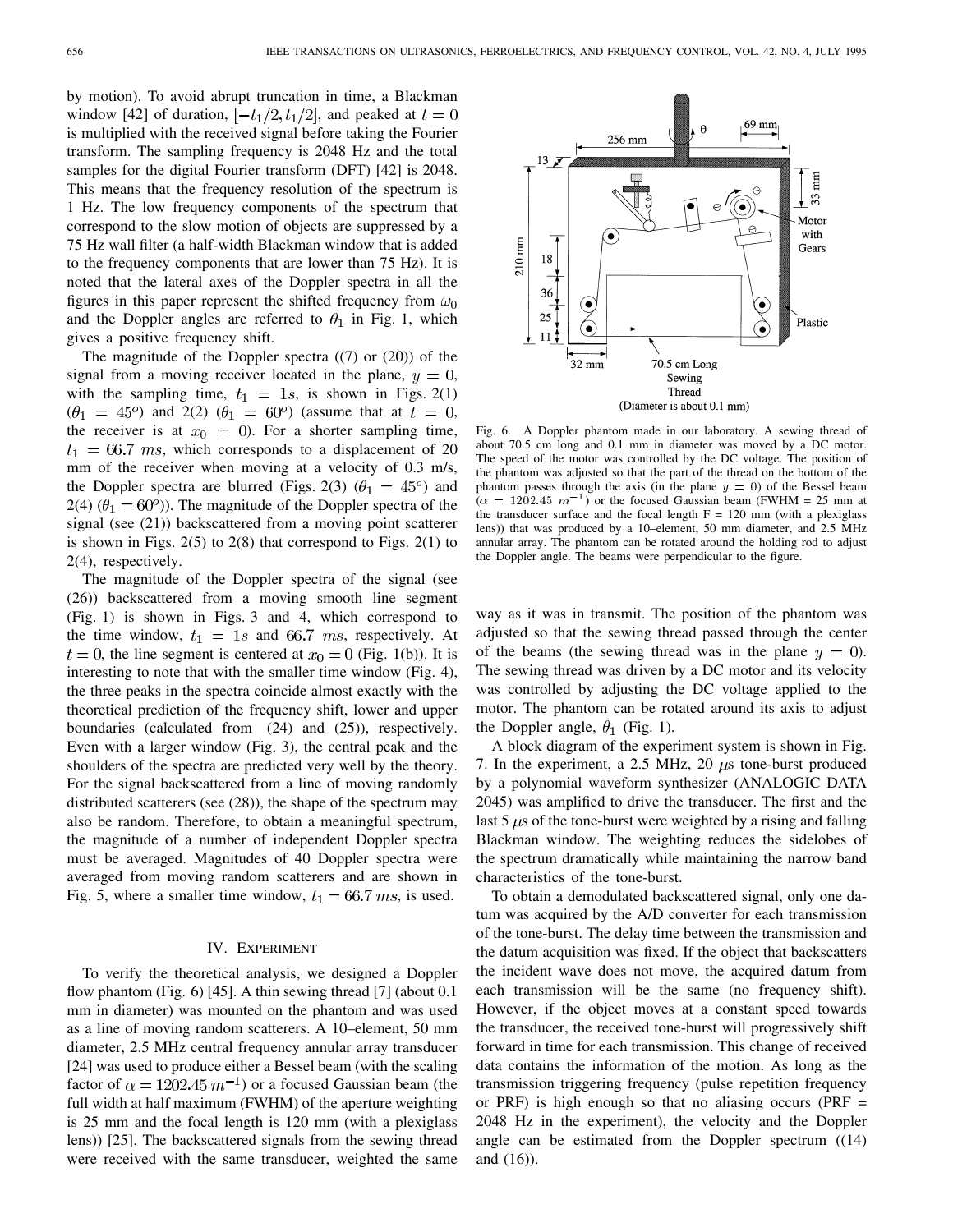

Fig. 7. A block diagram of the Doppler experiment. A polynomial waveform synthesizer (DATA 2045) produced a 2.5 MHz, 20  $\mu$ s, and Blackman-window weighted tone-burst that was amplified to drive the annular array transducer to produce either a Bessel or focused Gaussian beam. Echoes received were amplified, aperture weighted in the same way as in the transmit, and digitized by an A/D converter at a fixed delay time that was chosen to sample a point at the middle of the tone-burst. Only one sample was acquired for each transmission of the tone-burst. Trigger pulses for beam transmissions were produced by a function generator (EXACT 7260) at 2048 Hz (the pulse repetition frequency) that was monitored by the Timer/Counter (HP 5327A).

To match the simulation (Fig. 5), magnitudes of about 40 independent Doppler spectra from the sewing thread were averaged and the Blackman time window of the duration,  $[-t<sub>1</sub>/2, t<sub>1</sub>/2]$ , where  $t<sub>1</sub> = 66.7$  ms, was applied to the signals before the Fourier transform.

### V. RESULTS

The magnitude of the Doppler spectra of the backscattered signals from a line of moving random scatterers (sewing thread) is shown in Figs. 8 and 9, for the Bessel and focused Gaussian beams (see last section), respectively. The spectra are obtained at two depths (120 mm and 150 mm). The spectrum obtained with the focused Gaussian beam shows more variation with depth. The signals were processed in the same manner described in the last section.

To demonstrate the Doppler spectra of the backscattered signal from a blood vessel that has a parabolic velocity distribution, we placed the sewing thread at an axial distance of  $z = z_A = 120$  mm, and obtained the backscattered signal from 11 positions from  $-5$  mm to  $+5$  mm in 1 mm steps. Here we assume that the blood vessel is very thin in the  $y$ direction and is located in the plane,  $y = 0$ . This assumption is reasonable because the amplitude of the Bessel function in (4) or (21) drops quickly as  $|y_0|$  increases. The velocity of the sewing thread was varied using the following parabolic formula

$$
v = v_{max} \left( 1 - \left( \frac{z - z_A}{a_b} \right)^2 \right), \ |z - z_A| \le a_b \tag{29}
$$

where  $v_{max}$  is the maximum velocity of the red blood cells  $(0.3 \text{ m/s})$  and  $a_b$  is the radius of the blood vessel (6 mm). From this equation, it is seen that each velocity corresponds to two depths (except at  $v = v_{max}$ ). Therefore, the backscattered signals from two depths are superposed coherently (rf summation) to represent the signal at one velocity. The Doppler spectra of the signals from the above 6 different velocities are shown in Panels (1) to (6) of Fig. 10. To obtain the spectrum of signals from the entire vessel, the rf signals for the 6 velocities are summed (see Panel (7) of Fig. 10).

#### VI. DISCUSSION

From the simulations and the experiments, we have shown that the Doppler spectra obtained with Bessel beams have shoulders that are different from those obtained with conventional focused beams [9]. These shoulders indicate clearly the bandwidth of the Doppler spectrum and correspond to the theoretical prediction very well. The central frequency can be either determined from the peak of the spectrum (for backscattered signals) or calculated from the shoulders. Therefore, from the shoulders, the velocity of object and the Doppler angle can be estimated if the object is moving in a constant speed during the data acquisition time,  $t<sub>1</sub>$ . Because the shoulders are relatively high in amplitude (around  $-10$ -dB of the peak of the Doppler spectrum (for backscattered signals)), their identification is less sensitive to noise than when using a conventional focused beam where there is no shoulder at all. This may increase the accuracy of the estimation of magnitude and angle of velocity. In addition, because the Bessel beam has a large depth of field even if it is produced with a finite aperture (see (2)) [17], [24], [25], its Doppler spectra have less variation with depth as compared to a focused Gaussian beam (Figs. 8 and 9).

Although the experimental study on the moving sewing thread has shown the major features of the Doppler spectrum predicted by the theory and simulation, it is preliminary. The Doppler spectrum obtained from the experiment contains a broadband noise (Figs. 8 to 10) produced from our multichannel receiver. The differences between the results of a moving thread experiment with the Bessel beam (Fig. 8) and the simulation of a line of moving random scatterers (Fig. 5) are caused by the aperture weighting errors due to high cross talk among our transmit amplifiers, the truncation of the Bessel beam to a finite diameter, say, 50 mm, the specular reflections from trapped air bubbles and regular patterns in the thread, and the nonuniform thickness of the thread. The deviation of the shape of the Doppler spectrum (Fig. 9) from that of Gaussian is also caused by the nonideal Gaussian beam due to the aperture weighting errors.

The simulation demonstrated that the Doppler spectrum of signal from a moving receiver has only shoulders and no central peak (Figs. 2(1) to 2(4)) producing more distinct shoulders. In a pulse-echo system, such Doppler spectra can be produced by using a Bessel beam in transmit and an unfocused planar aperture in receive or vice versa (the role of the unfocused planar receiver or transmitter is to shift the Doppler spectrum obtained with the Bessel beam by about  $f_0\frac{v}{c}\cos\theta_1$ , where  $f_0$  is the central frequency of the transmitting beam). However, the broad spatial response of the unweighted planar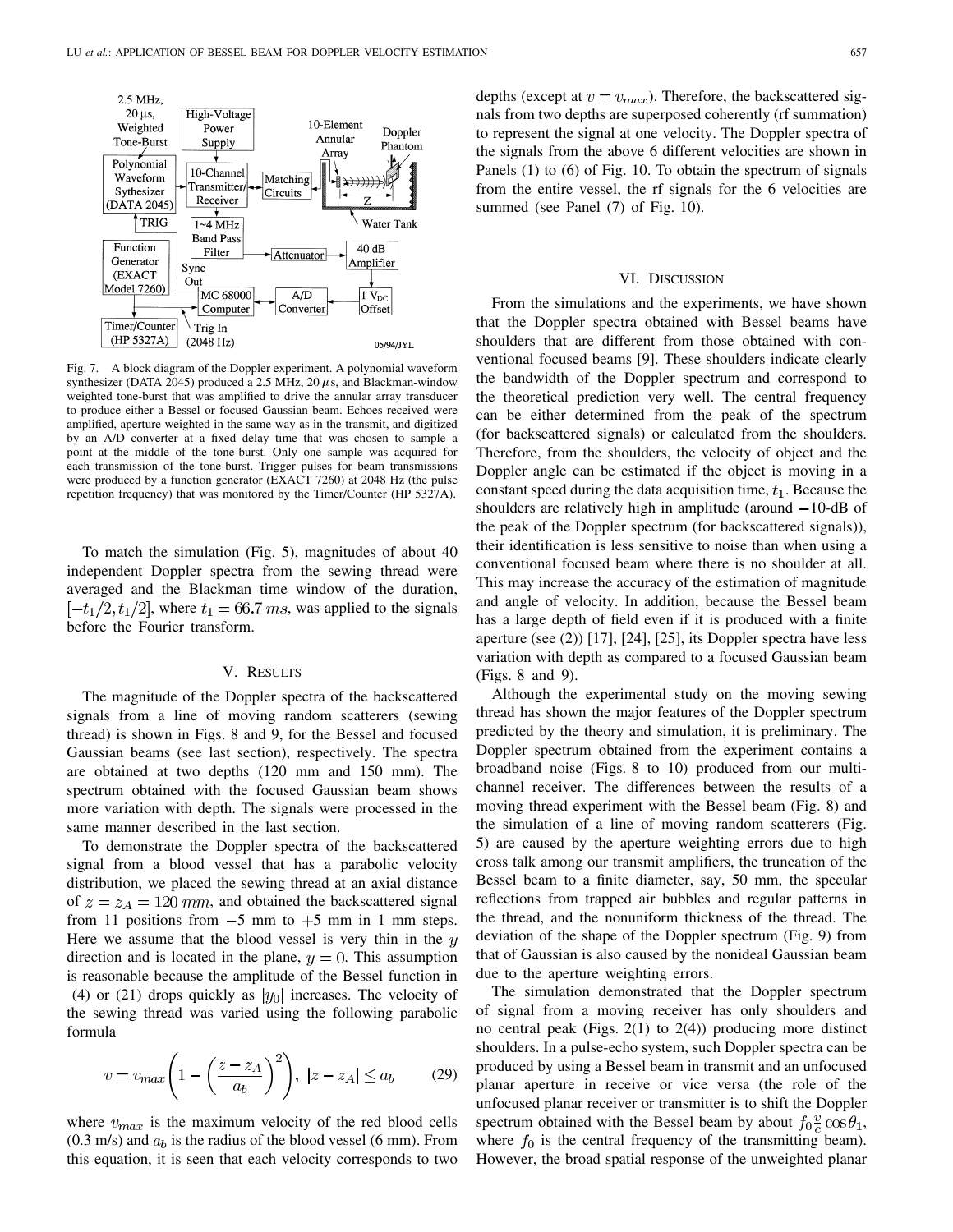

Fig. 8. Measured Doppler spectra of the backscattered signals for a moving sewing thread (Fig. 6) that represents a line of moving random scatterers. The thread passed through the axis (in the plane  $y = 0$ ) of the Bessel beam that was produced by the transducer described in Fig. 6, and was at two axial distances,  $z_A = 120$  mm (full line) and 150 mm (dotted line), respectively. A 2.5 MHz, 20  $\mu$ s, and Blackman-weighted tone-burst was used to excite the transducer and the received signals were also weighted with the Blackman window with the time duration,  $t_1 = 66.\overline{7}$  ms. The velocity of the thread was obtained by measuring the time of the node of the thread passing through a reference point in space and dividing the length of the thread with the time (10 revolutions were used to reduce the error). The Doppler angle in each panel was calculated from the spectrum and was roughly from 45 (Panel (1)) to 90 (Panel (10)) degrees at an increment of 5 degrees. A 75 Hz wall filter was added to the spectra to reduce the large signals from the slow motion of the thread. The vertical bars show the theoretical predication of the lower and upper boundaries (dotted lines) and the frequency shift (full line) of the spectra (calculated from (24) and (25)).

aperture may reduce the spatial resolution and increase the sidelobes.

Estimation of the velocity distribution in a blood vessel is important for flow estimation. The current method is to choose a very small range cell (short pulse duration) and place the range cell within different positions of a blood vessel to obtain a rough estimation of the velocity distribution. It is apparent that the smaller the range cell is, the broader the bandwidth of the impinging beams will be and thus the less accurate the velocity estimation. Therefore, it is desirable that one could estimate the velocity distribution from the Doppler spectrum with a larger range cell. The Doppler spectrum obtained with the Bessel beam has the feature that the spectrum of each velocity component has shoulders and the bandwidth of the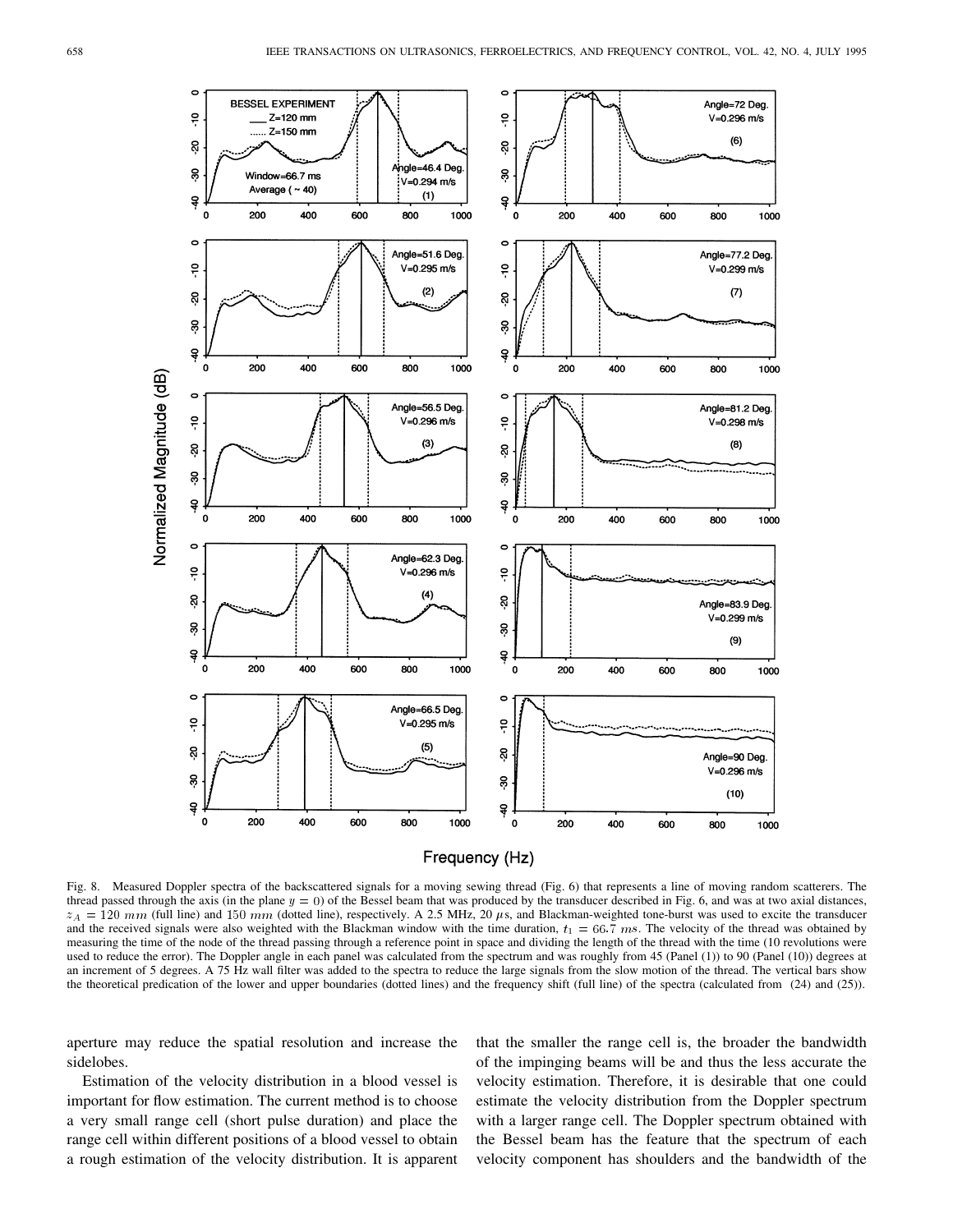



Fig. 9. Doppler spectra obtained with the same procedures as those in Fig. 8, except that a focused Gaussian beam (FWHM = 25 mm at the transducer surface and the focal length  $F = 120$  mm (with a plexiglass lens)) was used. The vertical bars represent the shift of the central frequency.

spectrum depends only on the velocity (Fig. 10). Thus the spectrum from a group of scatterers traveling at different speeds will be a summation of nonorthogonal basis functions. This might be of help in the estimation of velocity distributions (an inverse problem) and could be studied in the future.

For medical applications, more complicated situations such as the use of short pulses (broadband probing signals), shorter sampling time (smaller number of samples in color flow mapping [6]), and existence of pulsatile flow will have to be considered. The solution to these problems might be a tradeoff between the accuracy of the velocity estimation and the above parameters. Time domain velocity estimation might be a better approach to some of these problems [46].

#### VII. CONCLUSION

Limited-diffraction beams have a large depth of field. They could be applied to medical imaging [24]–[26], tissue characterization [27], [28], and nondestructive evaluation (NDE) of materials [29]. This paper has shown that limited-diffraction beams, especially, the Bessel beam, can also be applied to velocity estimation using the Doppler effect. Application of the Bessel beam to velocity estimation has the advantage that its Doppler spectrum has little depth dependence and has distinct shoulders that may increase the accuracy of the velocity magnitude and angle estimates in noisy environments, as compared to conventional focused beams. The distinct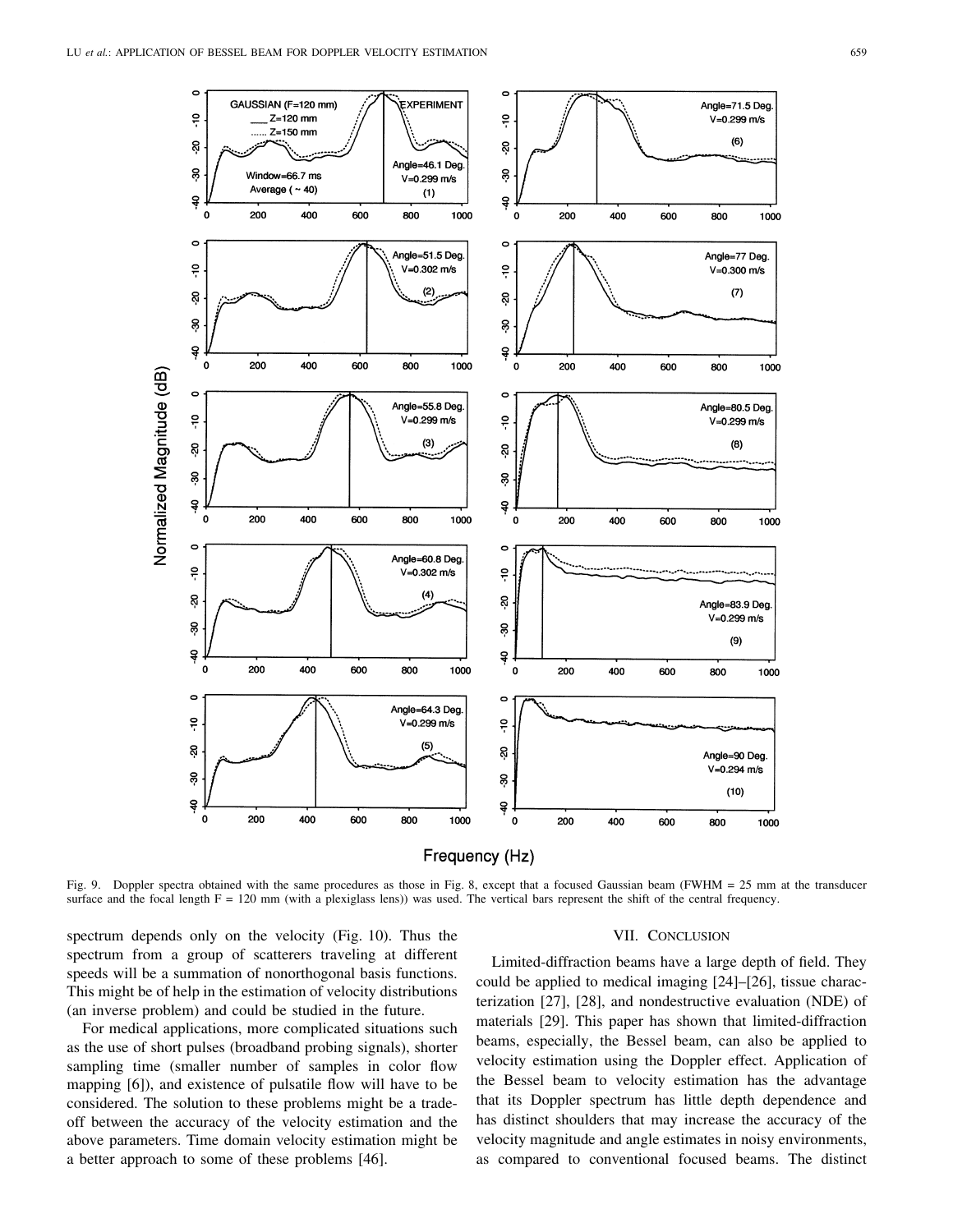

# Frequency (Hz)

Fig. 10. Measured Doppler spectra of the backscattered signals for a vessel of parabolic flow (the velocity distribution on a cross section of the vessel is a parabolic function) in the Bessel beam produced by the transducer described in Fig. 6. The vessel was assumed to be very thin and located in the plane,  $y = 0$ , with its center located at the axial distance,  $z_A = 120$  mm. The diameter of the vessel was 12 mm, and there were only 6 different velocities that span a distance of 10 mm with an increment of 1 mm (except at the center of the vessel, each velocity corresponds to two spatial positions in the parabolic flow). The Doppler angle was 70 degrees. Panels (1) to (6) correspond to 6 velocities in a parabolic velocity distribution, i.e.,  $v = 0.3, 0.291, 0.266, 0.225, 0.173,$ and 0.0915 m/s, respectively. For Panels (2) to (6), the backscattered signals from two positions were summed coherently to obtain the Doppler spectra. The Doppler spectrum of the backscattered signals from the entire vessel is shown in Panel (7) and was obtained by coherently summing the signals of the above 6 panels. The vertical bars show the theoretical prediction of the lower and upper boundaries (dotted lines) of the spectra and the frequency shift (solid lines).

shoulders of the Doppler spectrum produced by the Bessel beam might help in estimating distributions of velocities in blood vessels.

#### ACKNOWLEDGMENT

The authors thank Mr. Randall R. Kinnick for making the Doppler phantom. The secretarial assistance of Elaine C. Quarve is appreciated.

# **REFERENCES**

- [1] C. Doppler, "Ueber das farbige Licht der Doppelsterne und einiger anderer Gestirne des Himmels," *Abhandlungen der Koniglich Bohmischen Gesellschaft der Wissenschaften*, vol. 2, no. 5, pp. 465–482, 1843.
- [2] E. J. Jonkman, "Doppler research in the nineteenth century," *Ultrasound Med. Biol.,* vol. 6, no. 1, pp. 1–5, Jan. 1980.
- [3] D. L. Franklin, W. Schlegel, R. F. Rushmer, "Blood flow measured by Doppler frequency shift of back-scattered ultrasound," *Sci.*, vol. 134, pp. 564–565, 1961.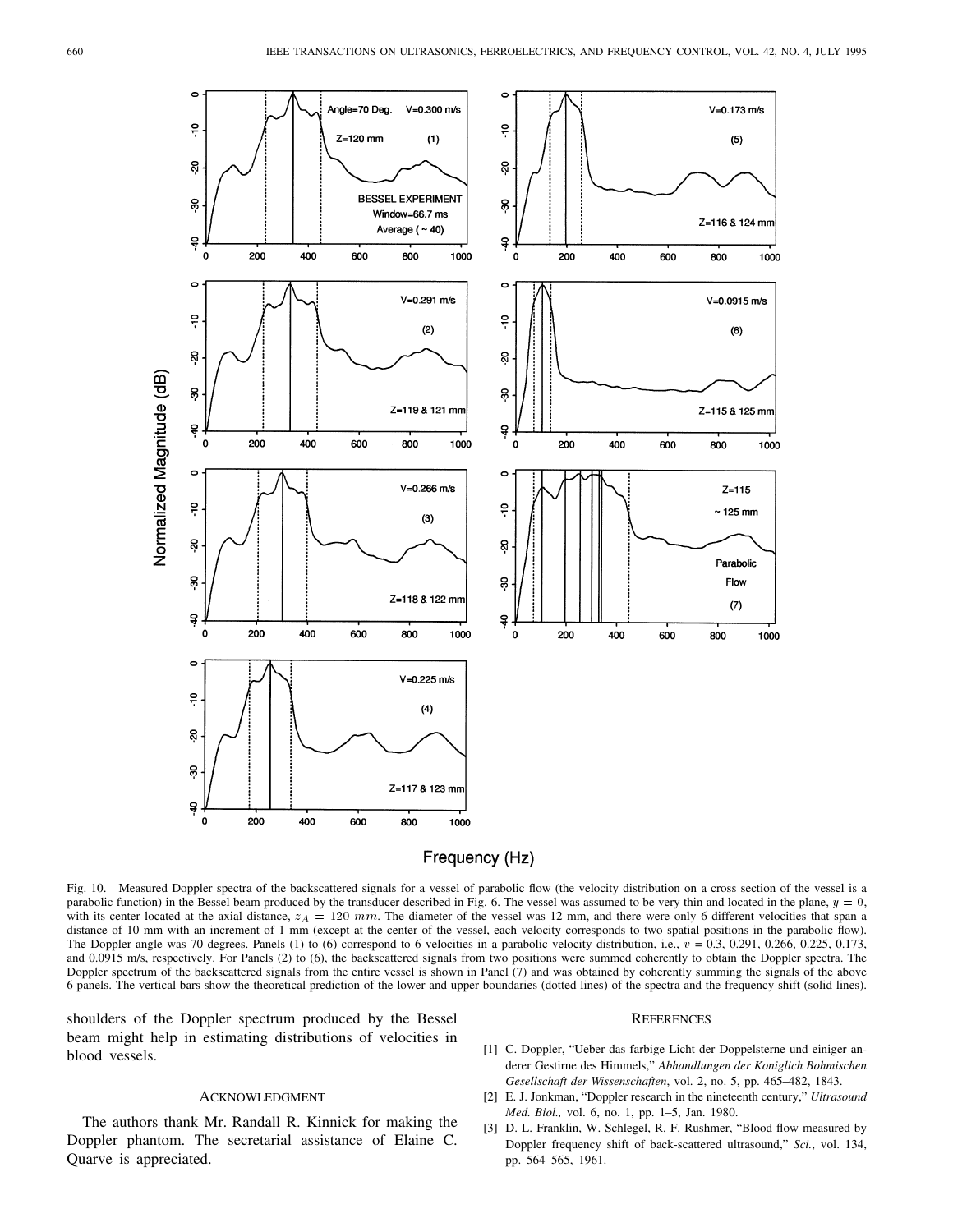- [4] P. N. T. Wells, "A range-gated ultrasonic Doppler system," *Med. Biol. Eng.*, vol. 7, pp. 641–652, 1969.
- [5] J. M. Reid and M. P. Spencer, "Ultrasonic Doppler technique for imaging blood vessels," *Sci.*, vol. 176, pp. 1235–1236, 1972.
- [6] P. A. Magnin, "A review of Doppler flow mapping techniques," in *IEEE 1987 Ultrason. Symp. Proc.,* 87CH2492–7, vol. 2, pp. 969–977, 1987.
- [7] V. L. Newhouse, E. S. Furgason, G. F. Johnson, and D. A. Wolf, "The dependence of ultrasound Doppler bandwidth on beam geometry," *IEEE Trans. Sonic. Ultrason.*, vol. SU-27, pp. 50–59, 1980.
- [8] P. A. J. Bascom, R. S. C. Cobbold, and B. H. M. Roelofs, "Influence of spectral broadening on continuous wave Doppler ultrasound spectra: a geometric approach," *Ultrasound Med. Biol.,* vol. 12, pp. 387–395, 1986.
- [9] V. L. Newhouse, D. Censor, T. Vontz, J. A. Cisneros, and B. B. Goldberg, "Ultrasound Doppler probing of flows transverse with respect to beam axis," *IEEE Trans. Biomed. Eng.,* vol. BME-34, no. 10, pp. 779–789, Oct. 1987.
- [10] D. Censor, V. L. Newhouse, T. Vontz, and H. V. Ortega, "Theory of ultrasound Doppler-spectra velocimetry for arbitrary beam and flow configurations," *IEEE Trans. Biomed. Eng.,* vol. 35, no. 9, pp. 740–751, Oct. 1988.
- [11] V. L. Newhouse and J. M. Reid, "Invariance of Doppler bandwidth with flow axis displacement," in *IEEE 1990 Ultrason. Symp. Proc.,* 1990, vol. 2, pp. 1533–1536.
- [12] P. Tortoli, G. Guidi, V. Mariotti, and V. L. Newhouse, "Experimental proof of Doppler bandwidth invariance," *IEEE Trans. Ultrason., Ferroelec., Freq. Contr.,* vol. 39, no. 2, pp. 196–203, Mar. 1992.
- [13] P. Tortoli, G. Guidi, V. Mariotti, and V. L. Newhouse, "Invariance of the Doppler bandwidth with range cell size above a critical beam-toflow angle," *IEEE Trans. Ultrason., Ferroelec., Freq. Cont.,* vol. 40, no. 4, pp. 381–386, Jul. 1993.
- [14] J. N. Brittingham, "Focus wave modes in homogeneous Maxwell's equations: transverse electric mode," *J. Appl. Phys.,* vol. 54, no. 3, pp. 1179–1189, 1983.
- [15] R. W. Ziolkowski, "Exact solutions of the wave equation with complex source locations," *J. Math. Phys.,* vol. 26, no. 4, pp. 861–863, Apr. 1985.
- [16] R. W. Ziolkowski, D. K. Lewis, and B. D. Cook, "Evidence of localized wave transmission," *Phys. Rev. Lett.,* vol. 62, no. 2, pp. 147–150, Jan. 1989.
- [17] J. Durnin, "Exact solutions for nondiffracting beams. I. The scalar theory," *J. Opt. Soc. Am.*, vol. 4, no. 4, pp. 651–654, 1987.
- [18] Jian-yu Lu, Hehong Zou, and J. F. Greenleaf, "Biomedical ultrasound beam forming," *Ultrasound Med. Biol.* vol. 20, no. 5, pp. 403–428, July, 1994.
- [19] Jian-yu Lu and J. F. Greenleaf, "Nondiffracting X waves exact solutions to free-space scalar wave equation and their finite aperture realizations," *IEEE Trans. Ultrason., Ferroelec., Freq. Cont.,* vol. 39, no. 1, pp. 19–31, Jan. 1992.
- [20] , "Experimental verification of nondiffracting X waves," *IEEE Trans. Ultrason., Ferroelec., Freq. Cont.,* vol. 39, no. 3, pp. 441–446, May 1992.
- [21] D. K. Hsu, F. J. Margetan, and D. O. Thompson, "Bessel beam ultrasonic transducer: fabrication method and experimental results," *Appl. Phys. Lett.,* vol. 55, no. 20, pp. 2066–2068, Nov. 1989.
- [22] J. A. Campbell and S. Soloway, "Generation of a nondiffracting beam with frequency independent beam width," *J. Acoust. Soc. Am.,* vol. 88, no. 5, pp. 2467–2477, Nov. 1990.
- [23] R. Donnelly, D. Power, G. Templeman, and A. Whalen, "Graphic simulation of superluminal acoustic localized wave pulses" *IEEE Trans. Ultrason., Ferroelec., Freq. Cont.,* vol. 41, no. 1, pp. 7–12, 1994.
- [24] Jian-yu Lu and J. F. Greenleaf, "Ultrasonic nondiffracting transducer for medical imaging," *IEEE Trans. Ultrason., Ferroelec., Freq. Cont.,* vol. 37, no. 5, pp. 438–447, Sept. 1990.
- [25] , "Pulse-echo imaging using a nondiffracting beam transducer," *Ultrasound Med. Biol.,* vol. 17, no. 3, pp. 265–281, May 1991.
- [26] Jian-yu Lu, Tai K. Song, Randall R. Kinnick, and J. F. Greenleaf, "*In vitro* and *in vivo* real-time imaging with ultrasonic limited diffraction beams," *IEEE Trans. Med. Imag.,* vol. 12, no. 4, pp. 819–829, Dec. 1993.
- [27] Jian-yu Lu and J. F. Greenleaf, "Evaluation of a nondiffracting transducer for tissue characterization," in *IEEE 1990 Ultrason. Symp. Proc.,* 1990, vol. 2, pp. 795–798.
- [28]  $\_\_\_\$ , "Diffraction-limited beams and their applications for ultrasonic imaging and tissue characterization," in *Proc. SPIE*, 1992, vol. 1733, pp. 92–119.
- [29]  $\_\_\_\$ , "Producing deep depth of field and depth-independent resolution in NDE with limited diffraction beams," *Ultrason. Imag.,* vol. 15, no.

2, pp. 134–149, Apr. 1993.

- [30] R. W. Ziolkowski, "Localized transmission of electromagnetic energy," *Phys. Rev. A.*, vol. 39, no. 4, pp. 2005–2033, Feb. 15, 1989.
- [31] R. Donnelly and R. W. Ziolkowski, "Designing localized waves," *Proc. Royal Soc. Lond., A*, vol. 440, pp. 541–565, 1993.
- [32] J. Durnin, J. J. Miceli, Jr., and J. H. Eberly, "Diffraction-free beams," *Phys. Rev. Lett.,* vol. 58, no. 15, pp. 1499–1501, Apr. 1987.
- [33] A. Vasara, J. Turunen, and A. T. Friberg, "Realization of general nondiffracting beams with computer-generated holograms," *J. Opt. Soc. Am. A,* vol. 6, no. 11, pp. 1748–1754, 1989.
- [34] G. Indebetow, "Nondiffracting optical fields: some remarks on their analysis and synthesis," *J. Opt. Soc. Am. A*, vol. 6, no. 1, pp. 150–152, Jan. 1989.
- [35] F. Gori, G. Guattari, and C. Padovani, "Model expansion for  $J_0$ correlated Schell-model sources," *Optics Commun.*, vol. 64, no. 4, pp. 311–316, Nov. 1987.
- [36] , "Bessel-Gaussian beams," *Optics Commun.*, vol. 64, no. 6, pp. 491–495, Dec. 1987.
- [37] K. Uehara and H. Kikuchi, "Generation of near diffraction-free laser beams," *Appl. Physics B*, vol. 48, pp. 125–129, 1989.
- [38] L. Vicari, "Truncation of nondiffracting beams," *Optics Commun.*, vol. 70, no. 4, pp. 263–266, Mar. 1989.
- [39] M. Zahid and M. S. Zubairy, "Directionally of partially coherent Bessel-Gauss beams," *Optics Commun.*, vol. 70, no. 5, pp. 361–364, Apr. 1989.
- [40] S. Y. Cai, A. Bhattacharjee, and T. C. Marshall, "'Diffraction-free' optical beams in inverse free electron laser acceleration," *Nuclear Instruments and Methods in Physics Research, Section A: Accelerators, Spectrometers, Detectors, and Associated Equipment*, vol. 272, no. 1–2, pp. 481–484, Oct. 1988.
- [41] R. Bracewell, *The Fourier Transform and Its Applications*. New York: McGraw-Hill, 1965, ch. 4 and 6.
- [42] A. V. Oppenheim and R. W. Schafer, *Digital Signal Processing*. Englewood Cliffs, NJ: Prentice-Hall, 1975, ch. 1 and 5.
- [43] I. S. Gradshteyn and I. M. Ryzhik, *Table of Integrals, Series, and Products.*New York: Academic Press, 1980, ch. 6 and 17.
- [44] J.-Y. Lu and J. F. Greenleaf, "A study of sidelobe reduction for limited diffraction beams," in *IEEE 1993 Ultrason. Symp. Proc.,* 1993, vol. 2, pp. 1077–1082.
- [45] A. R. Walker, D. J. Phillips, and J. E. Powers, "Evaluating Doppler devices using a moving string test target," *J. Clin. Ultrasound,* vol. 10, pp. 25–30, Jan. 1982.
- [46] A. Hein and W. D. O'Brien, "Current time-domain methods for assessing tissue motion by analysis from reflected ultrasound echoes—a review," *IEEE Trans. Ultrason., Ferroelec., Freq. Cont.,* vol. 40, no. 2, pp. 84–102, Mar. 1993.



**Jian-Yu Lu** (M'88) received the B.S. degree in electrical engineering in 1982 from Fudan University, Shanghai, China, the M.S. degree in 1985 from Tongji University, Shanghai, China and the Ph.D. degree from Southeast University, Nanjing, Ching.

He is currently an Associate Consultnat at Biodynamics Research Unit, Department of Physiolofy and Biophysics, Mayo Clinic and Foundation, Rochester, MN, and he is an Assistant Professor at the Biodynamics Research Unit at

the Mayo Medical School. Previuslu, he was a Research Assoicate at the Biodynamic Unit, and from 1988 to 1990, he was a Post-Doctoral Research Fellow. Prior to that, he was a faculty member of the Department of Biomedical Engineering, Southeast University, adn worked with Professor Yu Wei. His research interests are in acoustical imaginag and tissue characterization, medical ultrasonic transducers, and nondiffracting wave transmission.

Dr. Lu is a member of the IEEE UFFC Society, the American Institute of Ultrasound in Medicine, and Sigma Xi.